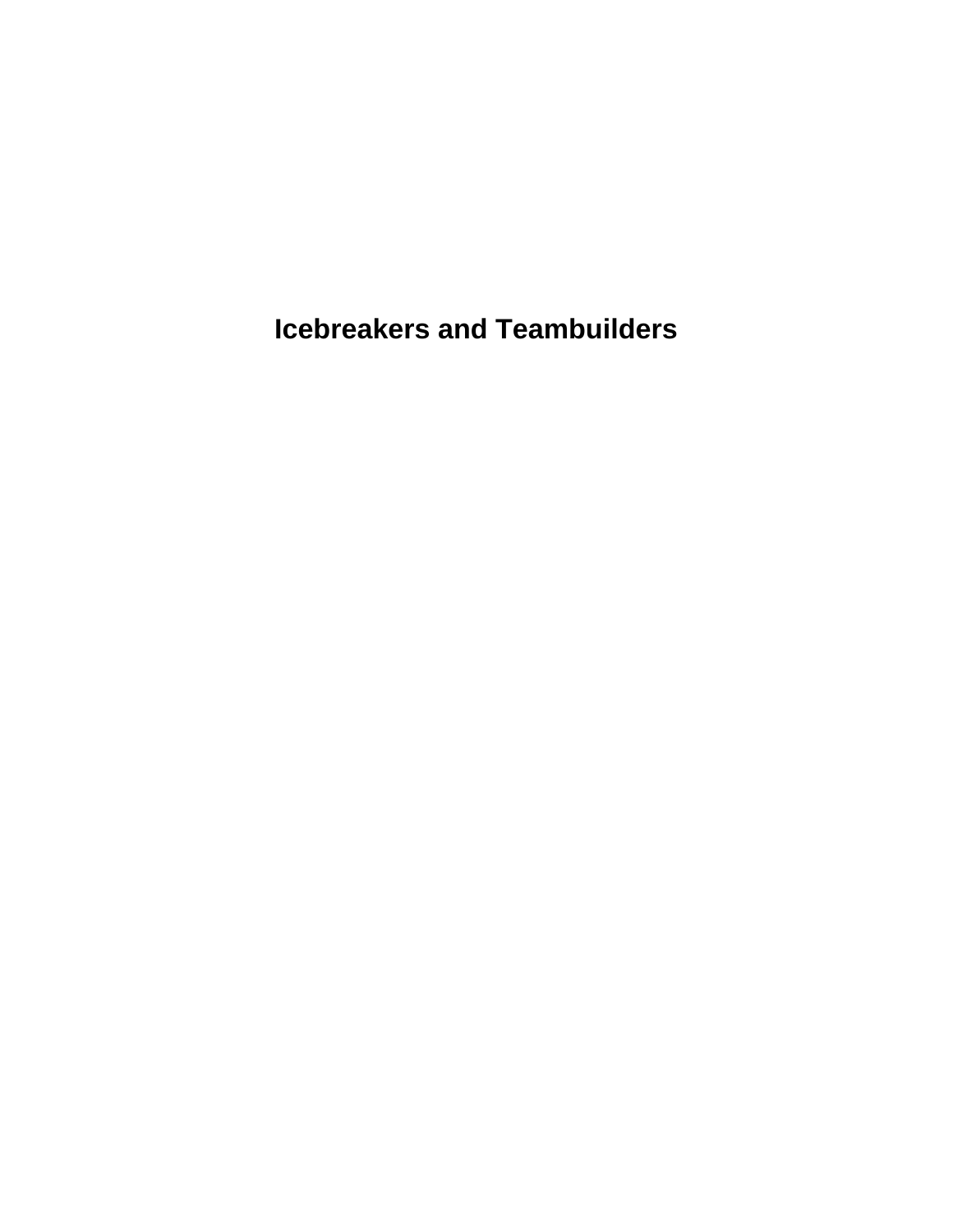# **Icebreakers and Teambuilders**

The following pages provide a number of icebreakers and teambuilders. Consider your group and your purpose for the activity when choosing an icebreaker or teambuilder. Some are more appropriate for new groups, others for more established groups. Not all of these activities will appeal to everyone, but there are many for you to choose from to help get your group going!

### **INTRODUCTIONS**

Have people pair up. Give the pairs 5 minutes to each other and share vital information. Then have the people introduce their partners to the rest of the group.

Variation: "Silent Introductions" – same as above only the partners can't speak to each other. Partner receiving clues should write notes to self but should not give a response to the actor as to whether or not they understand the visual clues. Only those receiving clues can use pencil and paper.

#### **DEAR DOLORES**

Have everyone sit in a circle. One person begins by giving their name, plus an adjective that begins with the first letter of their name. (e.g., Jolly Jim, Happy Holly). The next person repeats the person's name and adjective and then their own name the same way. Continue around the circle.

### **BALLOONS**

Prepare questions on small pieces of paper. Put one question inside a balloon and blow up the balloon. Have people pop the balloons to get the question and have everyone answer their questions to the group.

### **STRING NECKLACES**

Tie a string or yarn "necklace" around everyone's neck; the object of the game is to get as many strings as possible around your own neck by getting others to say "no" to questions you ask. When someone says "no" to you, she or he forfeits their necklace.

#### **ANIMAL/BARNYARD SOUNDS**

Think of five or six different animals that make distinct animal sounds such as: cat, dog, snake, monkey, cow, pig, etc. Give each participant a piece of paper with one of the animal names and have them find each other by making that animal sound. For example, all the dogs would find each other by barking. You can use blindfolds to make it a little more interesting.

#### **SENTENCE COMPLETION**

Have the group introduce themselves by completing a low risk sentence. Examples: favorite food, animal, cartoon strip, musical group, funniest story you have ever heard, best joke, hobbies or interests, funniest relative, what would you like to do if you had two extra hours today, what would you would do if you won the lottery, etc.

#### **WALLET/PURSE INTRODUCTIONS**

Participants pull an object out of their wallet or purse, which represents them and explains why.

# **TOSS A NAME**

Standing in a circle, the person with the ball calls someone by name and tosses the ball to them. When the other person catches it, they say, "Thank you, \_\_\_\_\_\_\_\_\_\_\_\_\_" (the name of the person who threw it to him/her) and then calls upon another person to toss the ball to. After the balls have been tossed for a couple of minutes, start a second ball going at the same time, then a third, and finally a fourth.

#### **HUMAN KNOT**

Participants should stand shoulder to shoulder in a circle. Each person should put his/her right hand into the middle of the circle and join hands with someone across the circle (and not directly to his/her right or left). Each person then places their left hand into the circle and joins hands with a different person, and not the person directly to their left or right.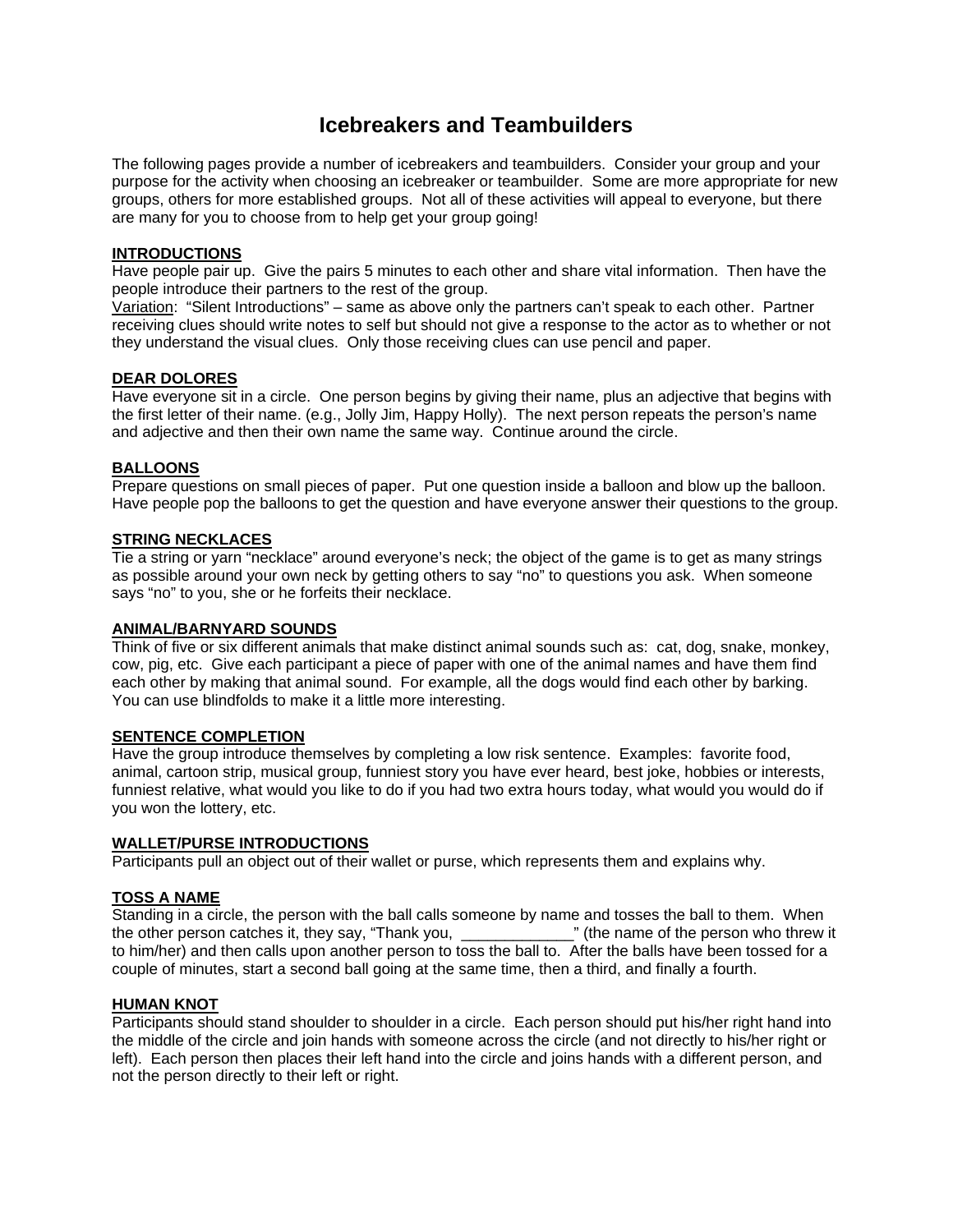When the participants have their hands tangled, inform them they need to be untangled without ever breaking grips within the group. Note that there are three possible solutions: a circle, two interlocking circles, or two circles with a knot in it. Participants should not make sudden or large movements since they're all connected.

Processing questions:

Was this challenging? Why? Or why not?

How did the group approach this task? What was done effectively? What could have been done more effectively?

What role did you personally take in this exercise?

For those who were facing out, and couldn't see what was happening, how did you feel?

How could each of you have increased participation in this activity?

How can you relate your freshman experience to this activity?

# **GOSSIP**

The group sits in a circle and Gossip begins with the facilitator sharing a secret with the person next in the circle. The secret is passed as each person shares it with the next person. In telling the secret, it may not be repeated twice to the same person (so the listener must get it all the first time.) When the secret is finally back to the facilitator, it is shared out loud. The facilitator then reads the original and a comparison is made.

# **IMPORTANT ITEM**

Have each person bring something to the meeting that means something special to him or her, and then take turns telling about it. Could have people try to guess who items belong to.

# **PAT ON THE BACK**

Have everyone draw an outline of their hand on a sheet of paper, then tape it to their back. Have group members mingle and write things on everyone's back that tells them something positive.

# **LIFELINES**

This exercise uses a huge sheet of paper with a long "lifeline" drawn across it. Each member marks dates on the line to represent the highs, lows, significant events, turning points, etc. of her/his life to date. (can also project the future). Each date should be labeled to help explain it. Members of the group each share their dates with other members. The group may ask questions about each other's lifelines.

# **BLIND POLYGON**

Ask the participants to form a circle and put on their blindfolds. Give them a rope. Ask each person to grab hold of the rope, and then, as a group, to form a perfect square. When they believe the task is accomplished, they are to stand in position and remove the blindfolds. Using the same procedure, ask them to form any geometric shape you think is possible with the group.

# **PERSONAL COAT OF ARMS**

Give each person a sheet of paper with a blank coat of arms on it. There are four quadrants on the "shield" and you ask participants to respond to specific questions/statements in each quadrant. For example, where your favorite place to escape is, favorite childhood memory, greatest fear, person who's most important to you, etc. Then ask each participant to draw a symbol or motto about his/her shield that represents him/her. Go around the group and have each participant share what they're willing of their shield with the group.

#### **STAND-UPS**

Start off by breaking the participants into pairs. Have each participant sit back-to-back, link arms at the elbow, and stand up. Then have two pairs join together, introduce themselves, then sit down in a small circle and face outward so that all backs are in the center. Then arms at the elbow, stand up as a group. Then they grab another group so that there are 8 people, and do the same thing.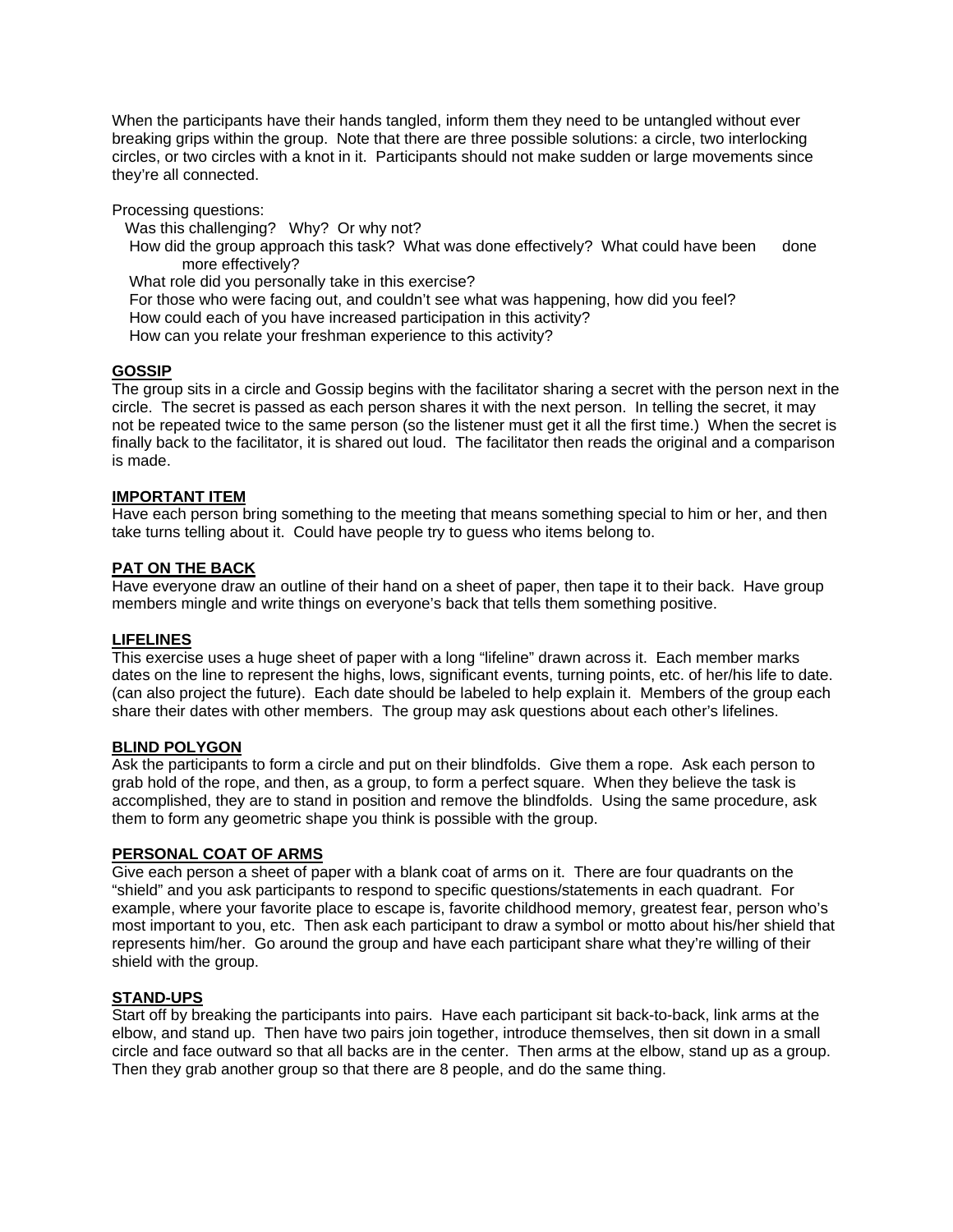#### **M&Ms**

Everyone loves M&Ms, so when the group is meeting for the first time, bring in a large bag of M&Ms to introduce the group to each other. Have the group sit in a circle. Pass the bag around and ask people to help themselves to the M&Ms, but not to eat them yet. When the bag has been around the full circle, each person must tell one thing about themselves for every M&M they took. A variation is to assign a number of things a person must tell about themselves to every color. Of course, don't tell people about this aspect of the game until they have already grabbed a handful.

#### **PHOTO SCAVENGER**

Polaroid cameras will be needed for this exercise. Break the group in half, and give each group a list of places at which they need to get a group photo taken – and everyone needs to be in each photo! Meet at a designated time and place, and compare photos.

# **NAMETAG**

Paper, crayons or markers, and tape are needed for this activity. At the start of the meeting, have everyone make a nametag that includes a picture on it that says something about themselves (a caricature, cartoon, symbol, places, etc). Or ask people to put the answers to specific questions in the corners (i.e. – where you were born in the upper right, your favorite hobbies in the lower left, etc.). Go around the room and have each person explain their drawing. You can use note cards and felt pens or if you really want people to be creative, supply construction paper and scissors.

#### **WHERE ARE YOU?**

Pick a year or a date before the meeting and give each person a chance to tell what they were doing on that date (summer 2010, January 2016, etc.).

#### **SUPERLATIVES**

Participants are asked to study the composition of the group quietly to decide on a superlative adjective that describes themselves in reference to others (youngest, tallest, most uptight, etc.). They tell their adjectives, explain, and, if possible, test their accuracy.

#### **HOMETOWN**

Post a large outline of the state or country on the wall or even tape it on the floor. Have participants put their hometowns and name on the map. Ask them to share about their hometown and how they decided to attend ISU.

#### **DEMOGRAPHICS**

Brainstorm background data that participants would be interested in knowing about each other (age, education, birthplace, etc.). Have each participant tell who they are in reference to demographics.

#### **PAPER PLATE DATES**

Give each participant a paper plate. Have them draw the face of a clock on their plate with a line next to each number. Then have the participants walk around and find a "date" for each hour, writing their date's name on a line. The catch is no one can make a "date" with more than one person per hour. After everyone has made their dates, speed up time to allow 1-3 minutes for each hour. The pairs will then get the chance to get to know each other.

#### **BLANKET NAME GAME**

Have your group divide itself into two groups. Tell them to sit on the floor facing each other. Hold up a blanket between the groups so that each team cannot see the other. A member of each team is quietly selected to move up to the blanket. On the count of 3, drop the blanket so that each of the selected members is facing each other. Then race to see who can remember the others name first. Who ever loses goes to the other team.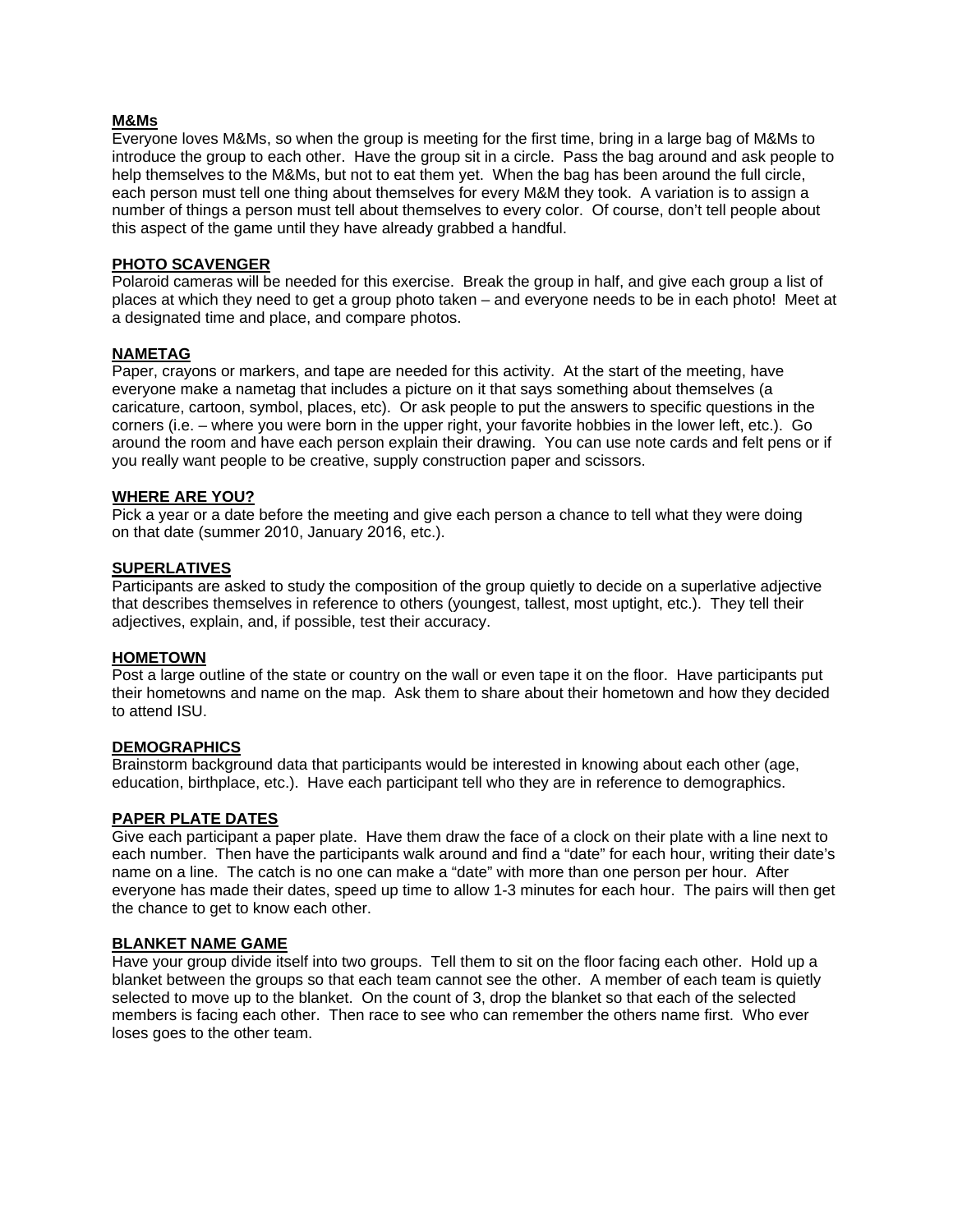# **CONTRASTING STATEMENT**

Think of several contrasting groups such as bread/butter, hammer/nail, etc. After saying each pair, have the group divide in two and join the group for which they best relate (to the word). Within the group, have them explain why they chose to say the hammer instead of the nail.

### **LOLLIPOP**

Pass out dum-dum lollipops to the group. For every letter that appears in the flavor, the participant has to say something about themselves to the group.

#### **STRING GAME**

Participants select pre-cut lengths of string from the facilitator. Each member holds the string between his/her thumb and forefinger. For each "wrap" of the string around the finger, participants must share one thing about themselves.

### **SENTENCE STEMS**

Form dyads and triads and have participants complete the rest of the sentence. The leader can read the sentence to all of the participants or all participants can have sheets of paper with these listed and take their own time in covering them. Here are some examples:

Before I came to ISU, my main interests were . . . The way I would describe my family is . . . . The thing I remember most about high school is . . . . My most unusual friend is. . . The things I value most are . . . . Where I hope to be 5 years from now . . . . The thing I would most like to accomplish this year is . . . . The thing that concerns me most about school is . . . . For roommates: The first day we met, the things I noticed about you were . . . Since then, some things that surprised me about you were . . . Something I like about you is. . . It appears to me that an important difference between us is . . . . I think we might have to compromise on . . . . What I think I will get out of having a roommate is . . . .

I think the most important thing I have learned from this discussion is . . . .

# **HOG CALL**

Break the group into two pairs. Each pair must choose two things: a machine and an animal. They then have to decide who is which. The pairs then divide up on opposite sides of the room. Everyone must close their eyes, and by only making the noise of their character would make, the must find their partner. When they find their partner, they can open their eyes and wait until everyone is done. When conducting an activity with eyes closed, have the group raise their hands in front of their chests as bumper guards, and have at least one person (leader) acting as a spotter.

# **SOLEMN AND SILENT**

The facilitator explains that this exercise takes self-control. Members pair back to back. On the count of three, everyone must face their partner, look each other in the eye, and try to remain solemn and serious. No speaking! The first to smile or laugh must sit down. All who remain standing then take a new partner and the activity continues until only one person is left. If you get a pair at the end who are both keeping a straight face, the rest of the group can act as hecklers to disrupt them.

#### **UNCLE FRED'S SUITCASE**

The group forms a circle. The first person states their name and the reason they picked this college. You continue going around the group, repeating the names of the persons preceding their name and why they chose to attend ISU. You can also substitute "Why you came here" with other things they like to do.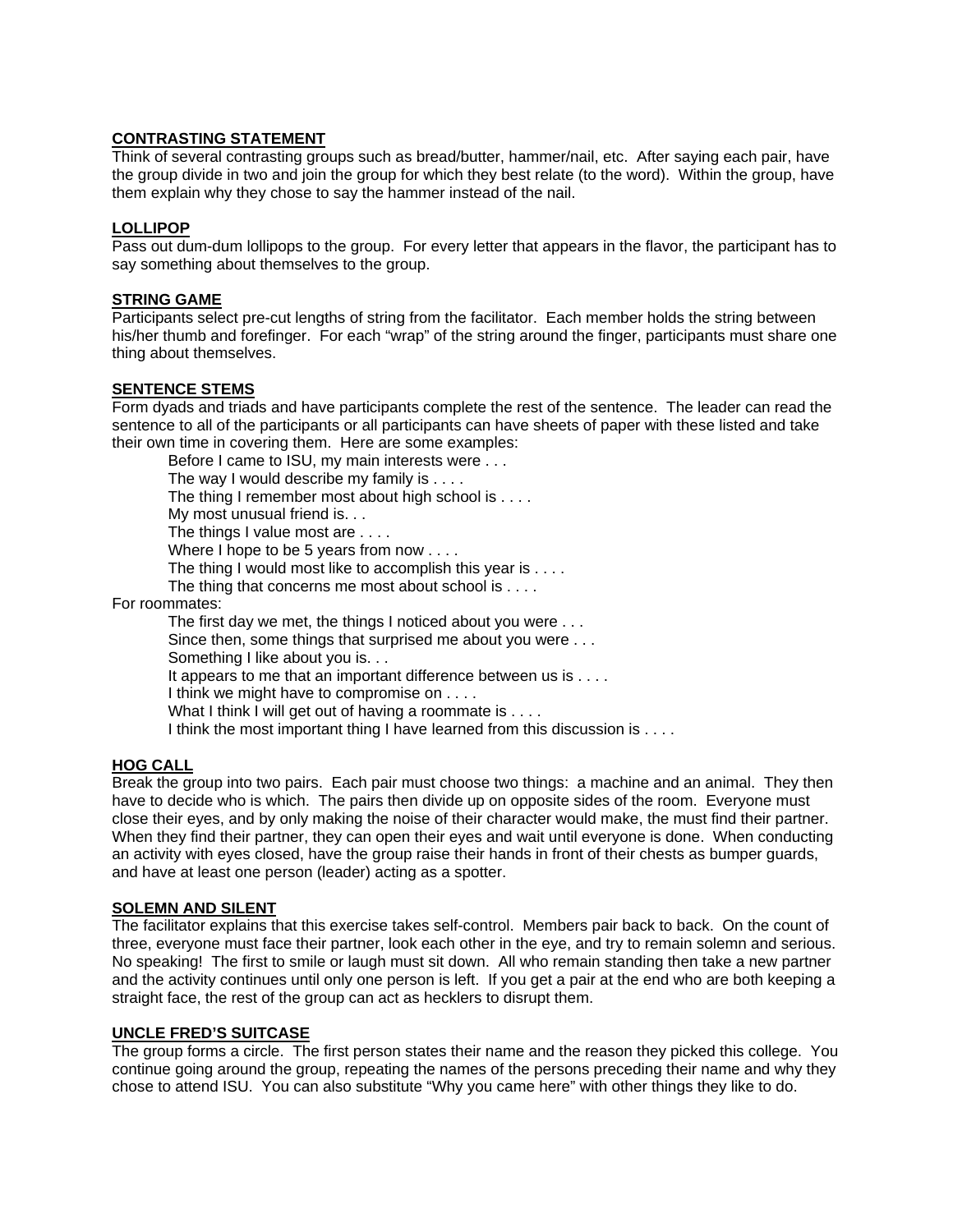### **FAMOUS PAIRS**

In this exercise, group members will be asked to identify the names of famous pairs or persons. The leader tapes on the back of group members a nametag with the name of a famous pair or persons written on it (Fred and Wilma Flintstone, Hillary and Bill Clinton, peanut butter and jelly). The group member is not to see what is taped on his/her back. The leader then tells group members that their task is to find out who they are. Members are to mill around he room and ask questions that can be answered with only "yes" or "no." If the member receives a "yes" answer, he or she can continue to ask questions until a "no" reply is received. At that point, the member must move on to another participant. Questions may include, "Am I alive?," "Am I a movie star?," etc.

### **BIRTHDAY LINE**

Explain to the group that this is a nonverbal exercise. The group is to perform a single straight line according to birthdays. No lip reading or spelling in the dirt is allowed. When the line is completed, each person will shout out his or her birthday, beginning in January.

### **THE SHOE GAME**

Have the group stand in a large circle shoulder to shoulder. Next, have everyone remove their shoes and tie them together. At the leader's command, everybody runs to the center of the circle, and throws their shoes in a pile, returning to the circle. Have one volunteer choose a pair of shoes other than his/her own and make one statement about the owner of the shoes (for example, "The owner of these shoes must be very thrifty and economical to wear shoes in this condition."). The owner of the shoes then comes forward, introduces her/himself to the group, and picks out another pair of shoes to introduce. Repeat until everyone has been introduced through their shoes.

# **COUNT COUP OR ON-GOING TAG**

Count Coup is an ongoing tag that you can initiate at the first group meeting. You tell the group that one of them is "It" (pick someone right here). The object is not to be "It." The "It" may tag another person in anyway they like, i.e. touch, telephone, sight, mail, note through a friend, etc. So long as the new "It" is aware that they are now "It." The game can last for as long as you wish and makes for a lot of laughs and funny stories. The group need not know who "It" is so that the surprise factor is increased and ongoing. It may be distracting to start the game during the beginning of the meeting, so save it until the end. There are no rules and no limit to the number of times the "It" can change in any given time period. A fun variation to the game includes agreeing that the person who comes to the next meeting of the group as "It" brings refreshments.

# **KILLER**

Group sits in a circle, where one has been designated "It" (by draw of a designated card or a slip of paper marked "It" and the rest blank). The object is for the killer to wink at group members then they "die" or are out of the game. Encourage creativity in the death scenes. One can accuse if they suspect or catch the killer in action, but if they are wrong, they, too, are "dead."

#### **COUNT TO TEN**

Have the group come together into one group, side by side with each other. When everyone is together, tell them the game is to count to ten as a group. But the catch is that each person is only allowed to say one number. If two people speak at the same time you must start over. The same person cannot start the exercise twice in a row. To make it even more challenging, have the group members close their eyes.

# **BODY ENGLISH**

Split the group into two groups. Each group must plan and spell out the words by using their bodies (no hand signals or signs). The other group must figure out what they are spelling. Start with single words and move into phrases as the groups are better at spelling.

#### **MRS. MUMBLES**

The goal of this game is to never show your teeth. Participants sit in a close circle. All participants must hide their teeth at all times. If, at any time, a participant shows his/her teeth, that person is out of the circle. The first person to start looks at his/her neighbor and asks: "Is Mrs. Mumbles home?" Then the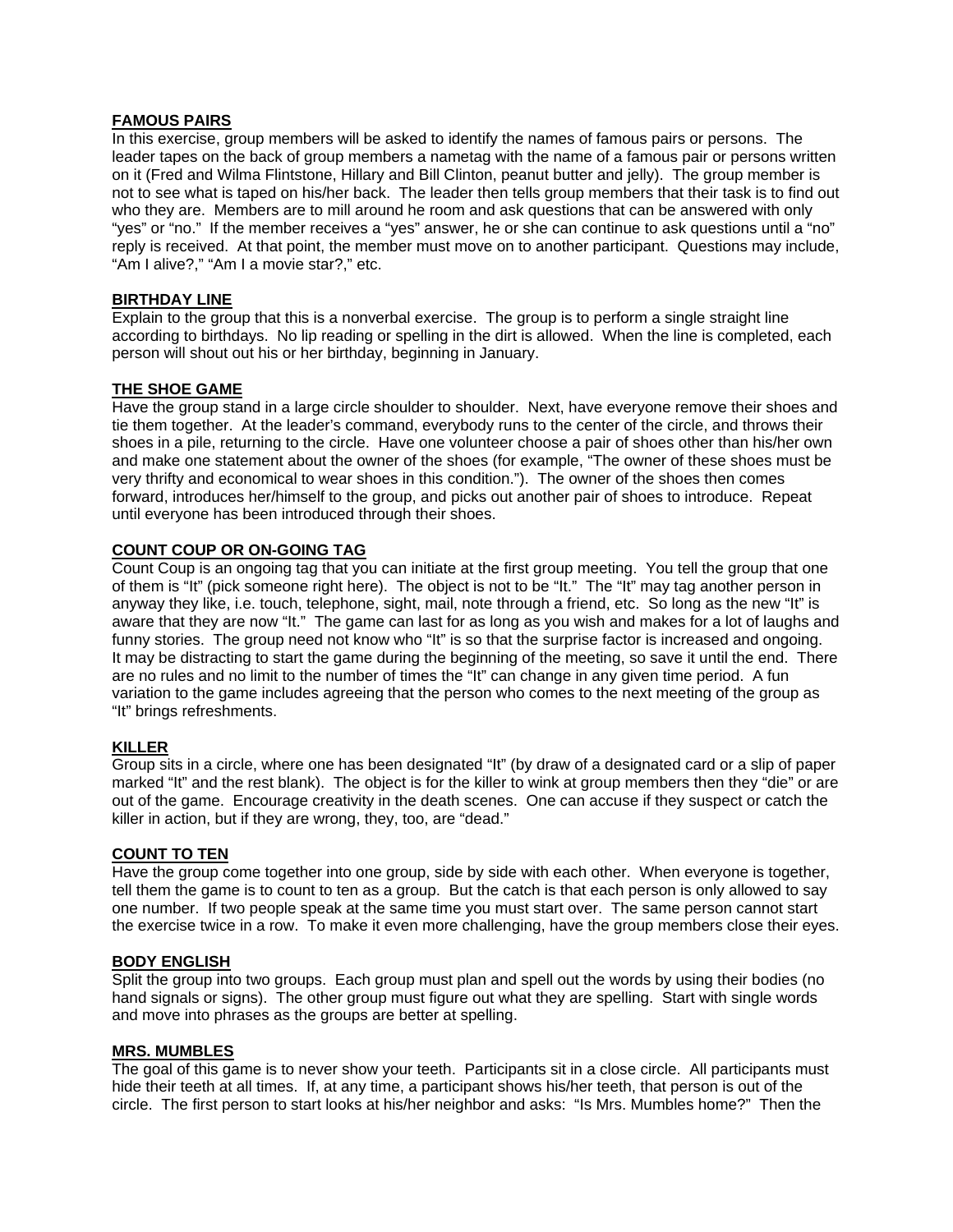neighbor responds: "I don't know! Let me ask my neighbor." He/she then asks the person seated next to him/her: "Is Mrs. Mumbles home?" and so on. If someone shows his/her teeth and thus leaves the circle, that person's job is then to do all he/she can, except for touching people, to get others to show their teeth.

# **PEOPLE TO PEOPLE OR ANATOMY SHUFFLE**

The group is divided into two circles of equal size. One circle stands outside the other so that the members of the inner circle face out to the members of the outer circle, creating pairs. During the game, the circles walk in opposite directions until the leader yells out two body parts (for example, head to knee or foot to elbow) at which time the partners must find each other touch those parts. The last ones to touch are eliminated from the game and the others return to the circles. The game continues until one pair wins.

# **HUM THAT TUNE**

Each person in the group is given a small piece of paper with the name of a nursery rhyme or other song written on the paper. Example, "Row, row, row your boat," "Rock-a-Bye etc. All the people who are given the song must hum that tune and find everyone else in the group singing that same tune.

# **BALLOON ROMP**

People line up into groups of six facing a row of chairs about eighty feet away. One chair per group. The first person in each group runs to their chair, blows up a balloon and breaks it and then runs back to their line. After they return, the second person runs to the chair and repeats the same process. An alternative way to play is for partners to run down in pairs, place the balloon between them and "squeeze" until it pops and then run back.

# **CHALKBOARD SENTENCES**

This exercise asks the participants, working in teams to race against one another to formulate a sentence to which each team member has added a word. The facilitator begins by explaining that participants will be competing to see which team is the first to complete a group sentence. Next the members are asked to divide into two teams. If the group contains an uneven number, one participant may compete twice. The teams are then lined up ten feet from the board. After giving the first person in each team's line a piece of chalk, the leader explains the rules.

- 1) Each member is to add one word to his/her team's sentence.
- 2) The first person in each line is to come forward and write the first word of their team's sentence, passes on the chalk to the next team member, and returns to the end of the line.
- 3) No preplanning of sentences is allowed.
- 4) Each player may add only one word
- 5) The winner is the team that is the first to build a full sentence using words contributed by all of its group members.

#### **SOUNDS IN THE NIGHT**

A beach ball or basketball is needed for this game. Everyone sits in a circle with their eyes closed. The room is darkened. Each player selects an animal sound to mimic as his or her own personal signal. If group members run out of animals from which to choose, divide players into separate groups. The first player has the ball and makes their animal sound and then the sound of the animal to whom they want to roll the ball. The animal that is "called" replies so that the first player knows where to direct the ball. The first player then rolls the ball to the animal. If the intended player receives the ball, they respond loudly. All the other animals rejoice in unison by making their sounds as well. However, if the intended player misses, the ball goes back to the first player who tries another animal.

# **BALLOONS OVER AND UNDER**

A single line is formed with one person behind another. Four or five balloons filled with water are placed in front of the first person. One by one, the first person takes each balloon and passes it over their head to the person behind them. They pass it under their legs to the next person, that person passes it over their head and so on. When the balloons get to the last person they run to the front of the line and pass it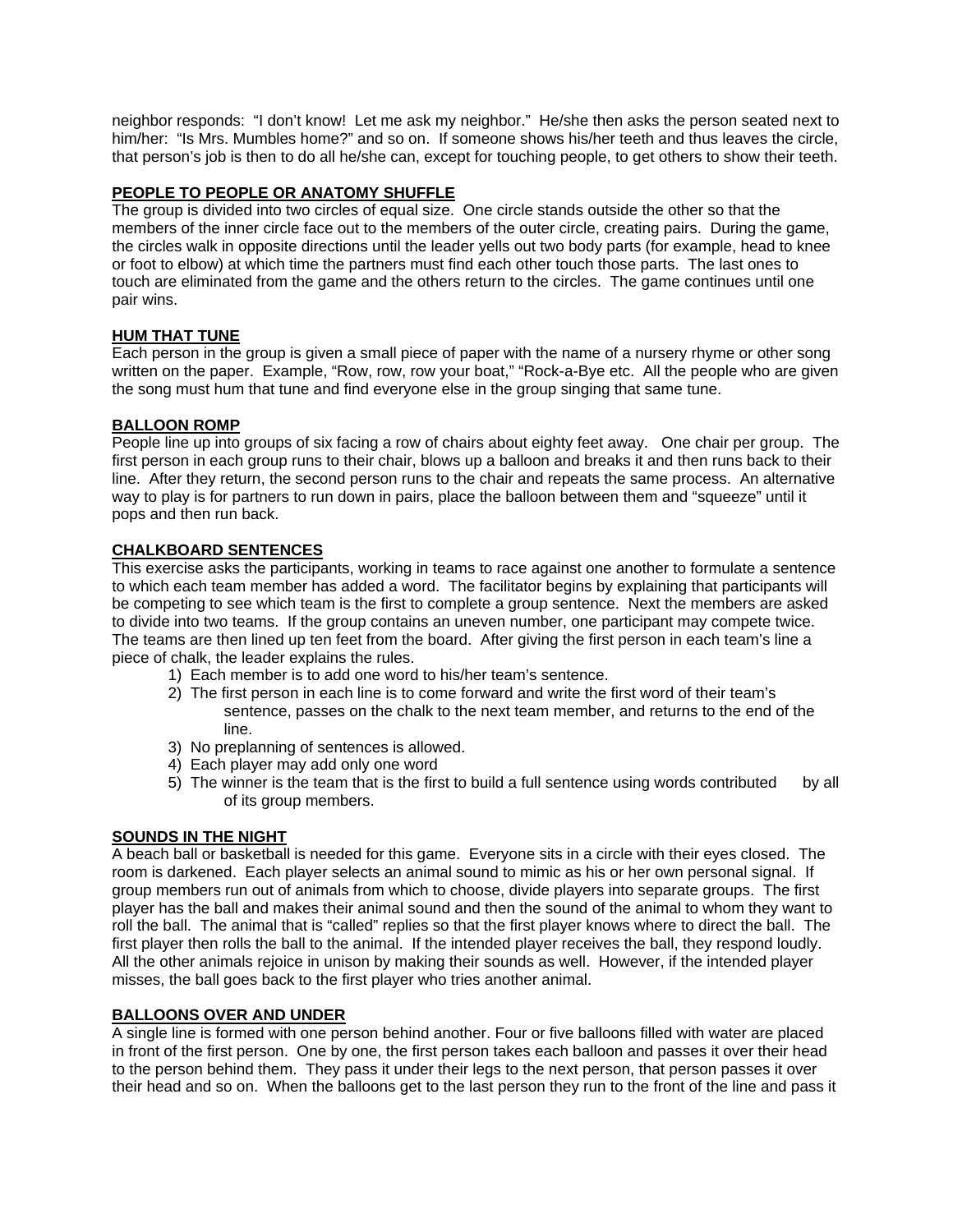over their head. Adventurous groups can choose to toss the balloon over their head and hike it (toss it) between their legs.

# **CLAM FREE**

A Frisbee or ball type device is needed. We start by defining the boundaries of the playing field. One person volunteers to be the nuclear reactor and activates himself/herself with a Frisbee or nerf ball. The rest of the group members are clams and signify so by being as happy as possible. The object of the game is for the nuclear reactor to contaminate all the clams by tagging them with the Frisbee. Once contaminated, the clams become frozen in place. As the reactor chases and tags the clams, it would appear that doomsday is just around the corner, at least for the hapless clams who are getting zapped one after another. There is hope, however, a frozen clam can be defrosted if two mobile clams manage to link hands around him/her in a clamshell-like alliance and shout, "clam free!" Better yet, if seven clams can manage to link up in a circle and count to ten, then the nuclear reactor is shut down forever.

# **VALUES DISCUSSION**

Grab two other people who are wearing the same color as you. Sit down in a circle a little away from other groups. Instruct them they will be talking about some issues and you will give them new topics every few minutes.

- 1) Talk about the most important thing you did this year.
- 2) What are the easiest and hardest emotions for you to express and why?
- 3) What is something that few people know about you?
- 4) What do you value in a friend?
- 5) What do you want to be doing in five years?
- 6) What is one goal you have for next year?
- 7) What do you want to learn to do better?
- 8) What is a motto you try to live by?
- 9) What are five words a friend would use to describe you?
- 10) What is the greatest challenge you are facing?
- 11) What do you like most about yourself?
- 12) What do you value in a loving relationship?
- 13) What do you value most in life?

# **WEBS**

A ball of string or yarn is needed. The group is to sit in one large circle, preferably on the floor. The facilitator holds a large ball of string and tells the group that they are now going to discuss a particular topic such as why they chose to become a member of the learning community, their greatest personal experiences, etc. The first person to begin tosses the ball of twine to another member of the group seated across the circle. That person then shares his/her experience holds onto a piece of the string and tosses the string to another participant. This process continues until each member of the team has his/her time to share. By tossing the string around the group, participants weave a web, which connects all the members of the team in the same manner. The group facilitator then asks two or three members to "drop" their string. The web begins to sag and appears to be very weak and vulnerable. The facilitator can then discuss how important each participant is to the team and the effect that low levels of involvement and commitment has on the entire team. If time allows, the team can unravel the string and talk about another topic or issue while rewinding the twine. Group members can also cut a piece of the string from the web to keep as a reminder of the exercise and the thoughts the group shared.

# **POSITIVE BOMBARDMENT (OR FEEDBACK)**

One member is selected to be the recipient of positive feedback from the rest of the group. Once everyone has had a chance to give that member the gift of feedback, another person is chosen and the process is repeated. This can be done in writing with a positive comment to each member and putting them all in an envelope with the person's name on it. This can be adapted so that the member first gives some constructive criticism and then some positive feedback.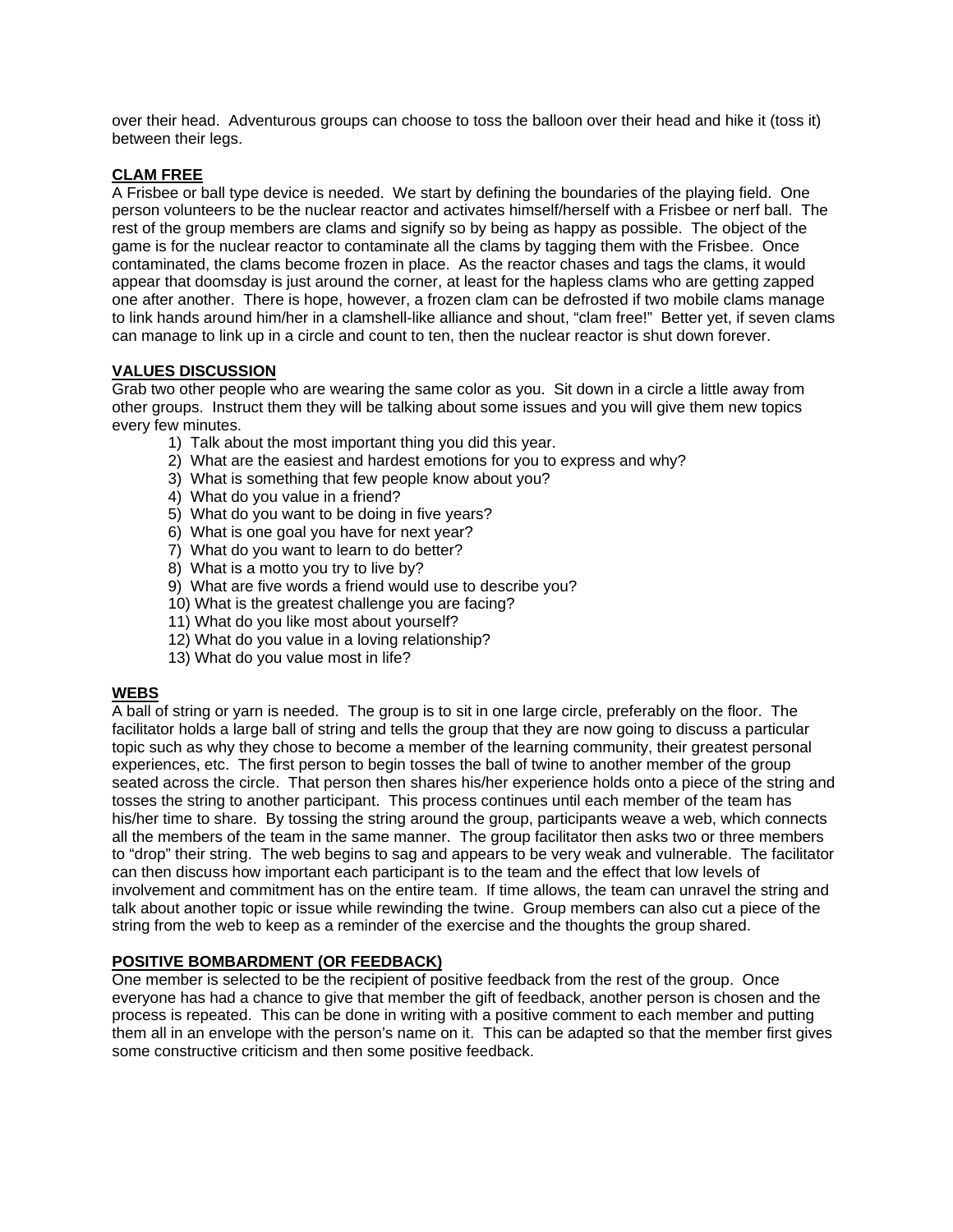# **TINKER TOY COMPETITION**

The group leader brings a box of tinker toys and divides the pieces into two equal groups. The people in the group also divide into two equal groups. Each group of people is given the tinker toys and the following instructions:

1)You have 5 minutes to create the tallest structure you can with the pieces given to you.

- 2)You then have an additional five minutes to build the longest structure.
- 3)The winners get a prize.

A variation is to do this activity with balloons instead of tinker toys.

### **PROGRESSIVE STORY**

For this exercise, a group of people must know one another and feel comfortable discussing personal issues. Everyone must be able to hear the other members of the group, but people don't have to see one another. So, the group doesn't have to be sitting in a circle. A facilitator begins the story by setting the initial scene and mood.

i.e.: "on my way to class the other day  $\dots$ ."

"A good friend called last night and . . . ."

"I had them most amazing weekend! I. . . ."

In no special order, members of the group then take over the story. They add another element to the plot. The information that is added can be light-hearted, serious, true, fabricated, etc. The main point is to make sure everyone adds something. The progression of the story indicates where the group members are emotionally and is representative of what is high on their lists of priorities/concerns/thoughts. i.e.: If everyone returns to work-related examples, then work may need some discussion and processing. Maybe there are issues that need extra attention. If the story is hilarious, we can assume the group is feeling confident and secure – or at the other extreme, they may be on the verge of insanity.

### **FORCED CHOICES**

Tell everyone that you will be naming two different things and they have to choose which one they prefer of the two. Have one group go to one side of the room and one to the other for each category. Make up contrary dichotomies that you want, but here are suggestions: bath/shower, ping pong/pool, coffee/tea, city/country, Leno/Letterman, veg out/work out, ocean/mountains, morning/night, math/literature, movie/concert, museum/sporting event, etc. Process by focusing on commonalities each person shares with each other or their staff members and encourage them to find ways to form positive working relationship with everyone.

#### **LIGHTHOUSE-ROWBOAT**

Have one person volunteer to be the lighthouse. He/she should stand at one end of the room on a chair facing the group. Have another person volunteer to be the rowboat. He/she should stand at the opposite end of the room with their back facing the group. The rest of the group should then position themselves around the room standing, sitting, and or lying on the ground in between the lighthouse and rowboat. These are the "rocks." The rowboat cannot talk and must close his/her eyes. It is the lighthouse's responsibility to give the rowboat instructions on how and where to move so that the rowboat can make it safely to the lighthouse without tripping or falling. The lighthouse can give any kind of instructions they want, as long as thy do not leave the lighthouse stand.

### **HOT AND COLD**

Two people are chosen to be "it" and are sent out of the room. The remaining people choose a task for them to do (stand on the table, do a somersault, etc.). When the chosen two return, it is the group's job to encourage them to perform the task. However, the only encouragement allowed is applause when they're "hot" and booing when they're "cold."

#### **ELECTRIC FENCE**

Prior to beginning this exercise, the facilitator needs to tie a rope approximately 5-10 feet long between two poles or trees. The rope should be about shoulder height and should be tied very tightly. All members of the team should be standing on one side of the rope. The facilitator then tells the group that they are chased by a group of crazed maniac and their only means of escape is to climb over the electric fence. Each member of the team must climb the fence without touching the rope. If any member of the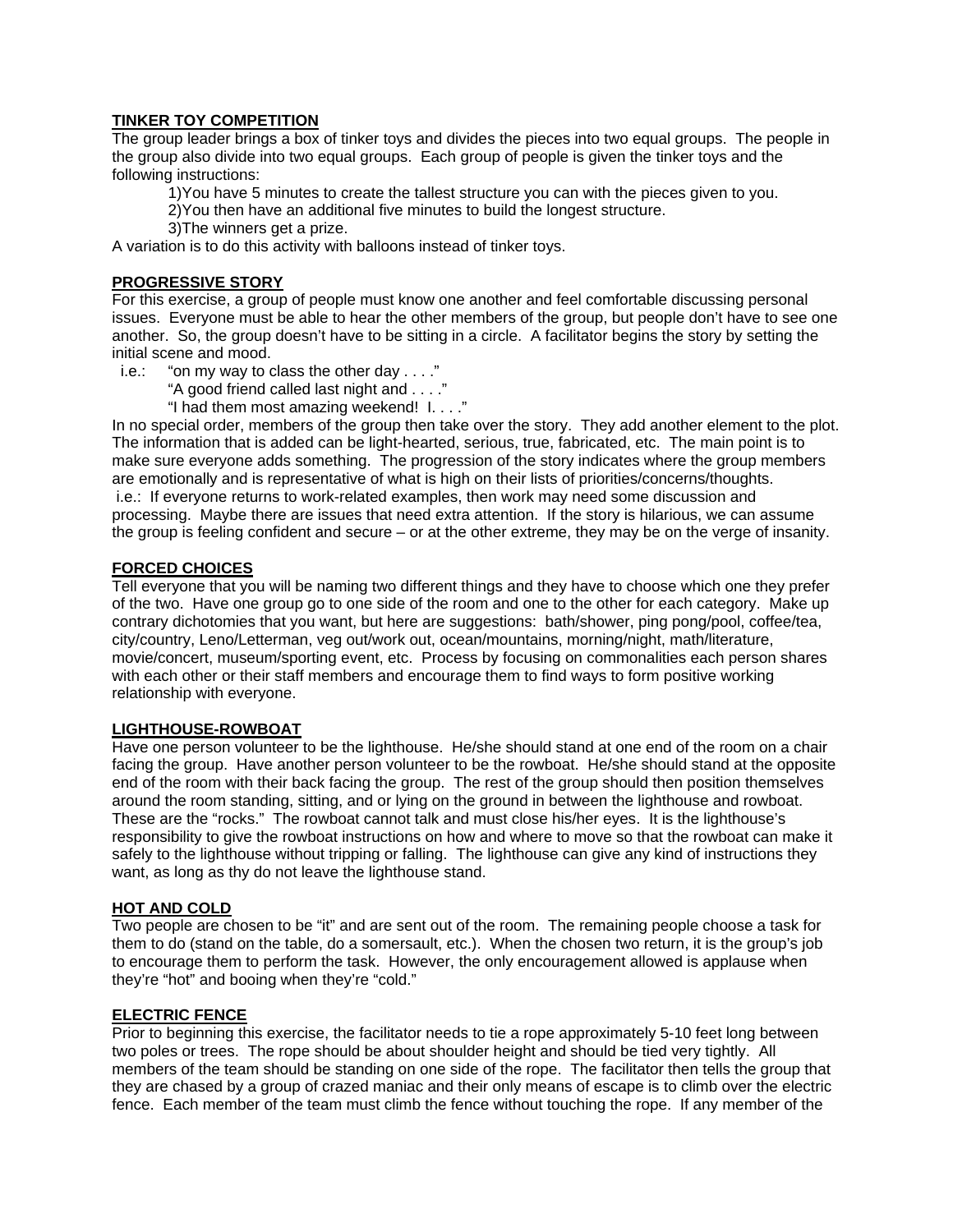team does touch the rope during this exercise, the entire team must return to the starting point and begin the climb all over again.

### **FRUIT BASKET TURNOVER**

The group starts out sitting in a circle with one group member standing in the middle. Each person is given the name of one of three fruits. When the person in the middle calls out the name of a fruit, all those people must find another seat.

#### **HEADLINERS**

Each member of the group is asked to reflect on his/her freshman experience. After pondering this issue for several minutes, the facilitator will distribute newsprint and markers to each team member and relay to them the following instructions: You have just joined a learning community, and recently received a copy of your hometown newspaper describing your first experience as a learning community member. Write the headline for this article. After all participants have completed this assignment, each team member displays his/her headline and describes it to the group. This exercise is a great way for team members to get to know each other better while reflecting on their learning community experience.

#### **EMBARRASSING MOMENTS**

Divide the large group into smaller groups of 10-15 and arrange for each group to sit in a circle. Each participant is asked to take 3-5 minutes to think of an embarrassing moment that has occurred in his or her lifetime. After several minutes of contemplation, each participant shares his/her experiences with other members of the group.

#### **FIND YOUR TWIN**

Write a list of traits on one side of the page, and then put two columns on the page beside these traits. The headings above one column should read "yours," and above the other, "autograph of twin." For example, some of the traits may be color of eyes, favorite movie, favorite city, favorite NFL team, school colors. Direct the participants to complete the "yours" column first, then to find their twin.

#### **GET UP AND MOVE**

Make a circle large enough for everyone in the group, except for one person. The person standing says, "Get up and move if. . . " and fills in the blanks with a phrase of his/her choice. For example, "Get up and move if you watch Survivor religiously." After the person makes the statement, everyone it applies to gets up and changes chairs. The one remaining standing makes up a new phrase and the game continues.

### **FIRST IMPRESSIONS**

Have participants sits in a circle. All participants should be wearing nametags. Give each one a piece of paper, tell them to write their name on the top and number it according to how many people are in the group. Have each member of the group pass their papers to the left and quickly write their impression of the person next to them as a fruit, car or other object. For example, one person may remind you of an apple, another of a banana, or one of a Ferrari, and someone else a Volkswagen, etc. Keep passing the papers around the circle with each person writing the impression of the other person in the group, until the sheets get back to the original owner. The participants can then share what others wrote, and see if they are any similarities.

#### **GETTING CREATIVE**

Start with a word, and throw it out to the group. Have the first person say the first thing that comes to his/her mind. Then have the next person say the first thing that comes to mind about the previous person's answer. Go all around the room.

#### **INNOVATIVE IDEAS**

The facilitator should set up a collection of unrelated items (computer disk, calendar, picture, baseball. . . anything goes) on a table in the front of the room. Divide the large group into smaller groups of 3-4. Have a member of each group select 4-5 items from the table and bring them back to the group. Instruct each group to plan a program using all of the items they selected in some way. You can specify a type of program: social, educational, alcohol awareness, etc., or leave the floor open.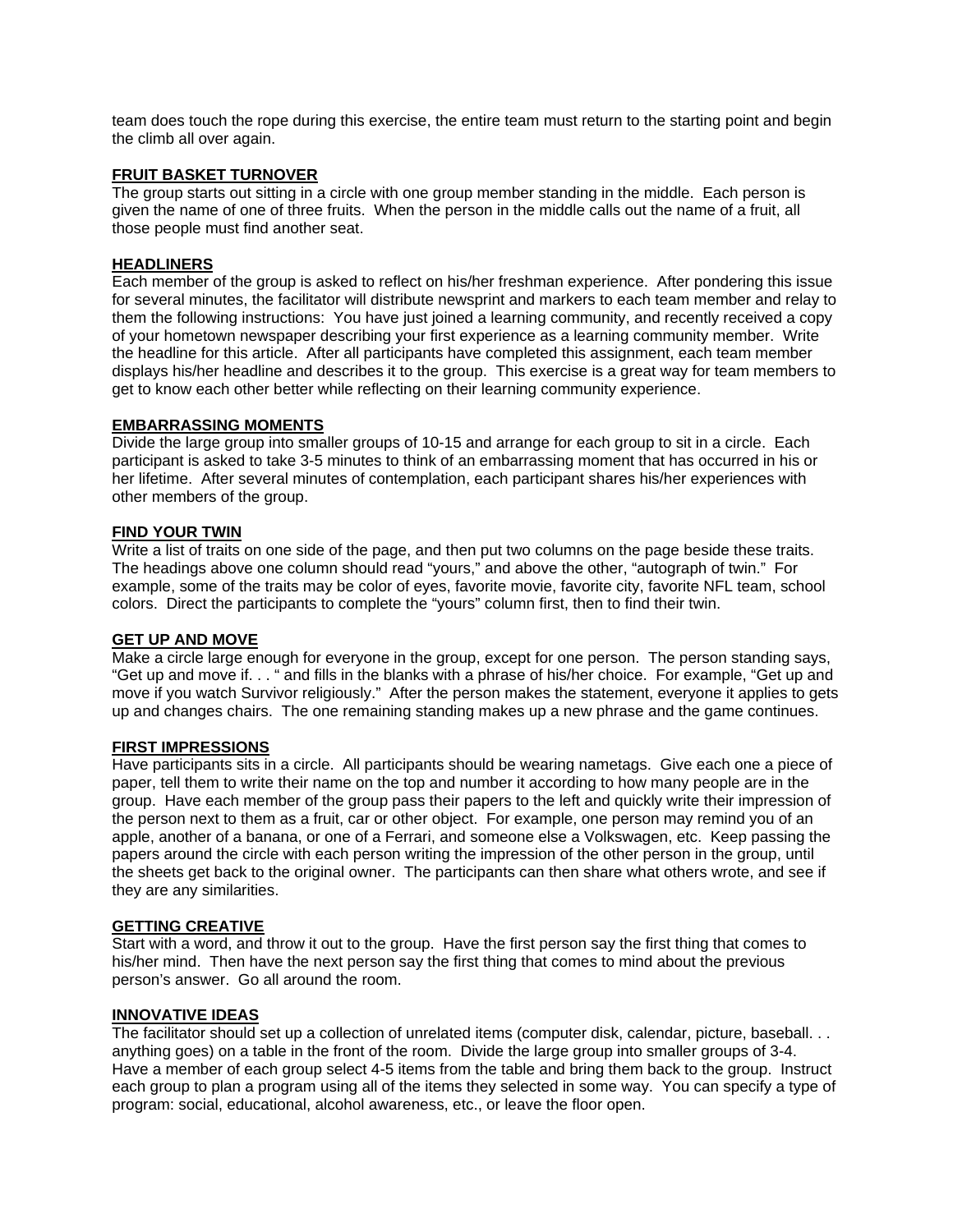#### **MOCK THUMPER**

Each participant of the group decides on a hand sign or motion. The participants of the group introduce themselves with their name and their sign. After the introductions, one person starts the game by saying their name and sign, then someone else's name and sign. Continue on until you have a good grasp of the group member's names.

### **NAME AEROBICS**

Have all participants stand in a circle. Have them think of the first letter of the name they would like to be called, and think of an adjective that begins with the same letter and describes them (e.g. Jolly John, Crazy Chris). Then have them think of how many beats or syllables are in the adjective and their name (e.g. Crazy Chris would be three beats: Cra-zy Chris). Ask each participant to take a moment and think of series of movements so that there is one distinct and repeatable movement for each beat in his/her adjective and name.

Have one person in the group start with his/her adjective and name, and the movements that go along. The entire group then repeats with the same movements. The second group member follows with his/her adjective name, and then the group repeats. Follow this pattern until everyone in the group has done theirs and the group has followed.

# **RECEPTION LINE**

Divide everyone into 2 groups; have them stand facing each other.

Each person talks to the person across from him or her until signaled.

At the signal, the person at the end of one line moves to other end, consequently, every one has a new person to talk to.

Possible conversation topics include:

What is your favorite movie/TV show/ music group, and why? Who is your biggest role model and why? Why did you decide to enroll at Iowa State? If you could travel any where in the world, where would it be? What is a quote that you live your life by? What's your favorite hobby or pastime?

# **COLOR, CAR, CHARACTER**

Each person writes his or her name on a piece of paper.

Under their name, they write which color they feel best fits their personality.

Beneath the color, each writes the name of a car that fits their self-image.

Finally, under the name of the car, each participant is to write the name of a fictional character with which they identify.

One at a time, group members identify themselves by stating their names, colors, cars, and fictional characters. In the introduction, each participant is to provide a brief rational for each of his/her three choices. It is not necessary to always use color, car, character; similar topics may be used.

#### **BOARD OF DIRECTORS**

Draw on a piece of paper a table with chairs.

Participants write the names of the people who they would like to have as their board of directors.(e.g., family members, teachers, friends, coaches, etc.)

Participants share their list of mentors and why those people are important to them.

# **SOMETHING UNIQUE**

Everyone stands in a straight line side-to-side.

Someone says something they think is unique about them (e.g., I spent last summer in Africa).

If others have done the same thing they step forward too.

Everyone steps back into place and the next person shares something unique about him/herself.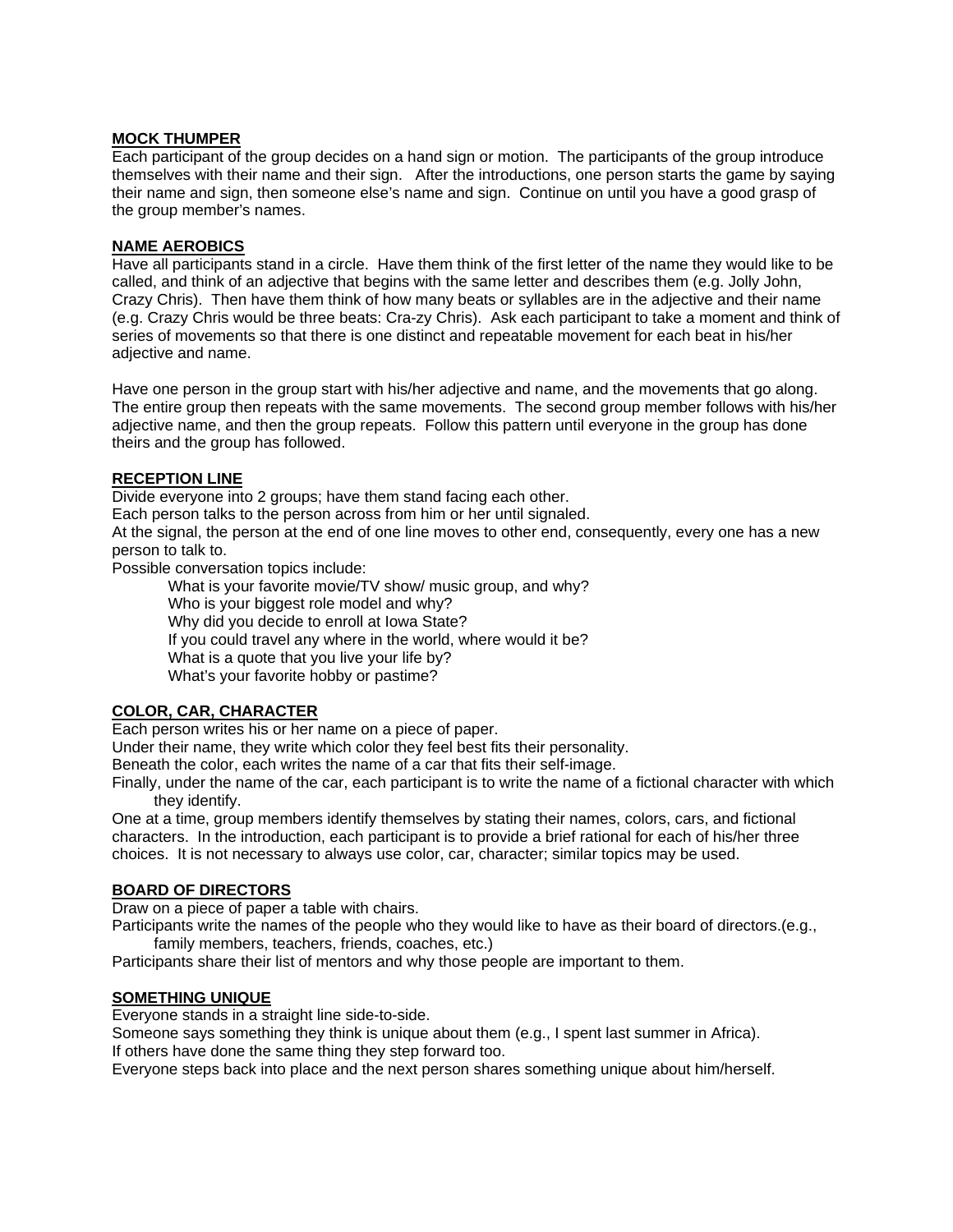### **TWO TRUTHS AND A LIE**

Have each participant write three unique statements about him/herself – two of which are true, and one, which is false.

Each participant reads his/her statements, and the other members try to guess which one is false.

#### **PEOPLE PLATFORM (15 minutes)**

Illustrates: Teamwork and the importance of listening to everyone's contributions.

Participants may only touch the ground on the outside of the outer square and the inside of the inner square as they complete the task. The area in between the squares is off limits. The entire group must participate. They may not stand or sit on each other's shoulders; everyone must be touching the ground. The objective is to have everyone on the inner square without touching outside of it. After the group creatively attempts this exercise, they must hold everyone off the ground for 10 seconds (the time it takes to sing "row, row, row your boat. . ."

An inner 2' x 2' and outer 6' x 6' tape outline of a square should be arranged prior to the exercise. Facilitators should take great care in ensuring participant safety throughout this exercise.

Variations: If the group is slow to actively attempt the exercise, after a few minutes, announce a time limit by which they must finish. If a participant touches the area between the squares, tell them that they may no longer use that body part. If one member dominates the group, take away his/her ability to speak.

Processing Questions:

What were some of the challenges in completing this activity? How did you overcome them? What similarities do you find between this activity and your house operations? What did this activity demonstrate to you about leadership?

#### **BEACH BALL TOSS (10 minutes)**

Illustrates: Collaboration and Commitment

The group's goal is to hit the beach ball 100 times in a row without it falling to the ground. In addition, each team member must hit the ball five times (and no participant can hit the ball twice in a row). If the ball ever hits the ground, the group must start over. A group may exceed 100 hits, if that's what it takes to get everyone to hit the ball five times.

Processing Questions:

If you were successful, what caused this success? What strategies did you use to make sure that everyone was included? What was challenging about this exercise? What did this exercise illustrate to you about leadership? How does this activity relate to our group?

#### **YURT CIRCLE (10 minutes)**

Illustrates: Trust, support, and the importance of each person's contribution.

The group forms a circle facing each other and counts off by two. You must have an even number of participants for this exercise. Individuals with shoulder and/or arm problems should not participate in this activity for their own safety. Members grasp hands in the circle. Make sure that height and weight of participants is evenly distributed around the circle.

Instruct the group to simultaneously lean in the opposite direction while supporting each other. This means that the 1's lean forward and the 2's lean backward. Lean gradually, not all at once. Do it again. Change directions. Do it with eyes closed.

Variations: Do it silently. Face outward and work through the process.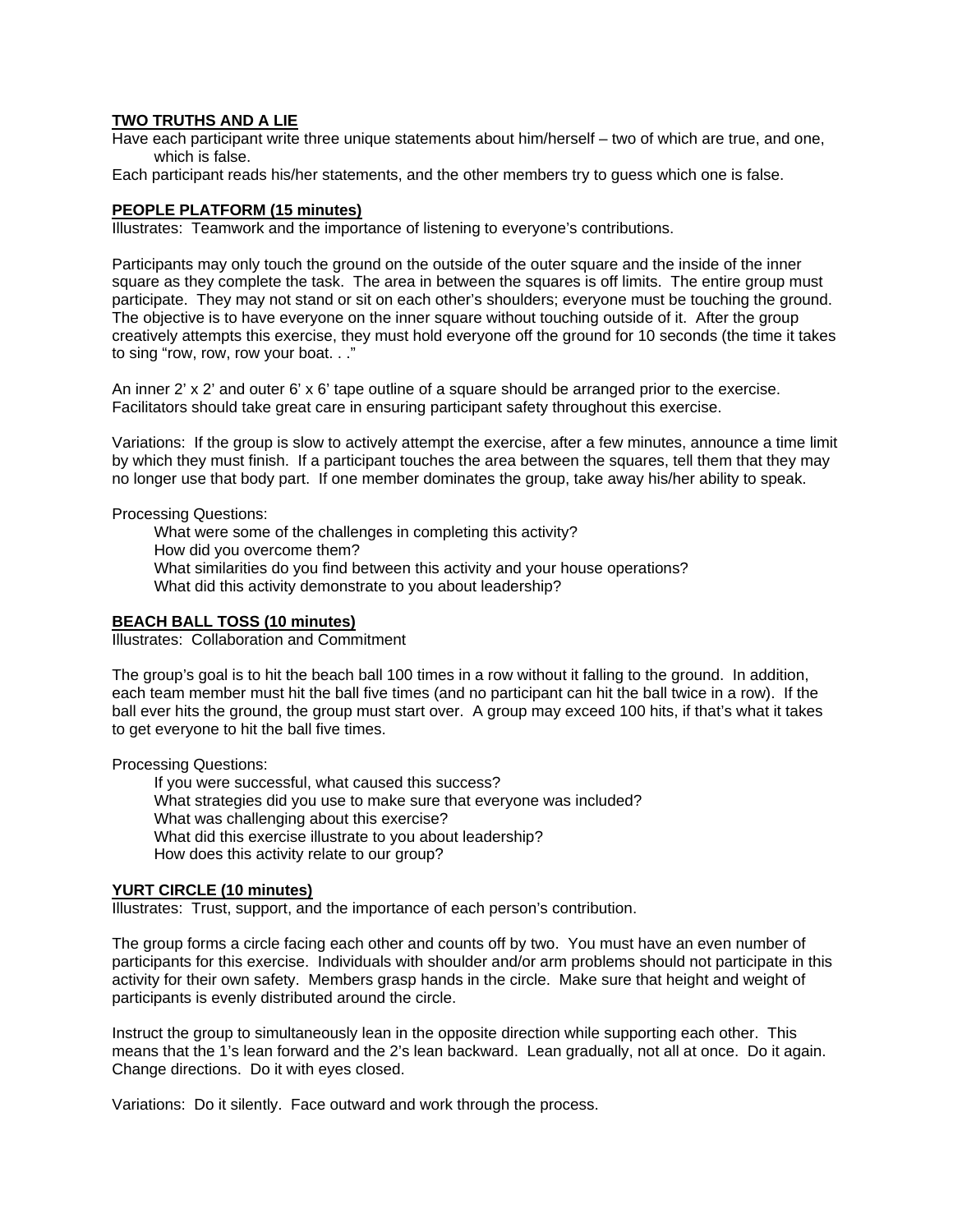Processing Questions:

Was anyone tentative at the beginning of this exercise? How did it feel to be reliant on others for support? What would have happened if only one person let go? How does this relate to working in teams? How is this exercise representative of our houses? How can we develop more trust in our group? How important is the support we give to others?

#### **BLIND NUMERICAL ORDER (20 minutes)**

Illustrates: Communication and listening.

- a) There is no talking
- b) You must keep your blindfolds on at all times
- c) Each of you will have a number whispered into you ear
- d) The goal is for the group to arrange itself in numerical order without speaking and without the use of sight.

Blindfold all the participants. Whisper a number to each of them (do not allow other participants to hear). The number should be RANDOM (not just 1-12, etc). For a few participant, use negative numbers, "0", really high numbers, etc. After whispering the number, move the participant to a random location. Once every participant has a number, they should begin. Make sure all participants are safe throughout the exercise.

Some participants can be restricted even more by not allowing them to use their right arm, etc.

Processing Questions:

What was the most difficult aspect of this exercise? Did you have a sense of working together? Why/why not? How frustrating was it when you could not talk. What was necessary in order for you to be successful? Did you assume that the assigned numbers would be in order (like 1-12)? How important is good communication in groups? How does this activity relate to our group?

#### **SHERPA WALK (10 minutes)**

Illustrates: Industrial vs. Postindustrial leadership, empowerment (good transition activity from one location to another)

Assemble the group in a single line and then blindfold them. Each person holds onto the shoulder of the person in front of him/her. The leader is not blindfolded. He/she will lead the group from one place to another. The facilitator may choose to limit talking or allow talking only for safety commands. The leader works to navigate the surroundings and keep his/her group safe. At different points, the leader may change; the former leader will now join the rest of the group and be led.

Processing Questions:

How did it feel being led by only one person? How trusting were you of the person in front of you? Of the leader? Did anyone ever question where they were going or demand an explanation? Why did so many individuals simply follow the person in front of them? How many times in our houses, do we just follow our leaders (i.e., President, RA/CA, Peer Mentor) because we are supposed to? Why do they continue to "go with the flow" and not question what we are dong? What happens if we trust certain leaders and they lead us astray? How do we encourage more team-based leadership?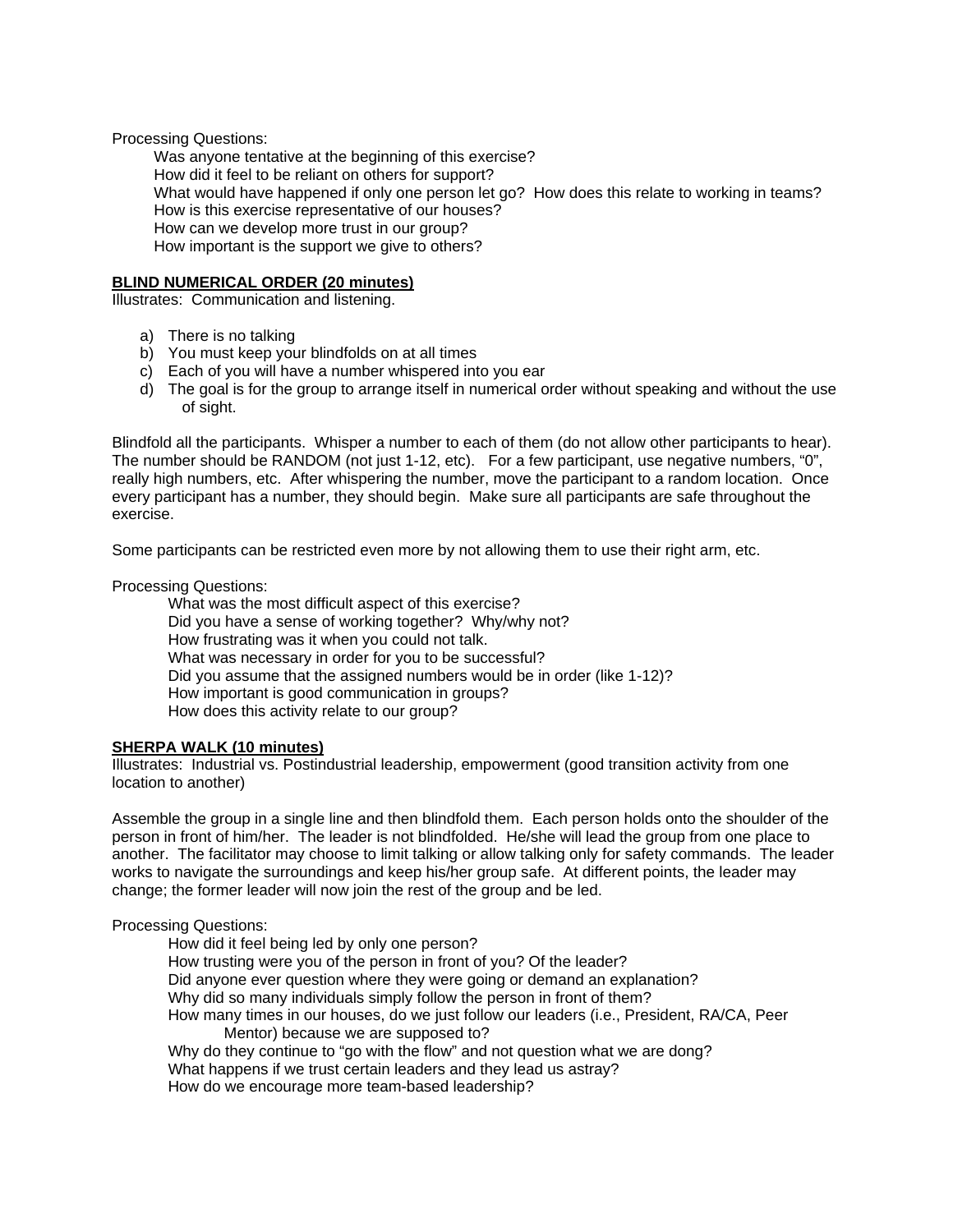# **PICK A SIDE**

Students are asked to choose their preferences between the following dichotomies. They go to one side of the room or the other (designated by the facilitator) to show which one they prefer. No one can be in the middle. Discuss why people made the choices they made.

- 1 Play before you work or finish your work so you can play
- 2 Design a car or build one
- 3 Jeans or Khakis
- 4 Would you rather be a bat or a baseball
- 5 Texas or Montana
- 6 Plan your vacation or decide what to do when you get there
- 7 Liberal or conservative
- 8 Morning or night
- 9 Would you rather go see a play or go to a football game
- 10 Chocolate or strawberry
- 11 Love or money
- 12 New York or California
- 13 Hangout with a few close friends or get together with a large group of people
- 14 Listen or speak
- 15 Country or pop music
- 16 007 or Batman
- 17 Happy Gilmore or Terminator (I or II)
- 18 kissing in public, "get a room" or "isn't that sweet"
- 19 Memorized your ISU ID or have to get it out
- 20 ISU or Iowa

### **BUILDING A GUMDROP STRUCTURE**

Materials needed: gumdrops & toothpicks. In an area unseen to the participants, structures made of gumdrops and toothpicks should be previously constructed by the facilitator. These are the structures that the participants will need to re-construct (within the given guidelines) in their groups.)

This is a teambuilding exercise for larger groups & most groups will have six people.

Each group will be told to choose one "Seer," three "Runners," one "Builder" and one "Observer."

#### Explain:

In a separate room (or space) is a structure made of gumdrops and colored toothpicks.

Seer: Only person allowed to see the structure. Unlimited opportunities. Must communicate what the structure looks like to the Runners.

Runners: Carry messages from the Seer to the Builder. Runners may not ask questions of Seers. Nonverbal signals are ok, but only the Seer can talk to the Runner. Runners may only talk to the Builder, and then only one at a time.

Builders: will be in a separate space where they cannot see the Seer or observe the instructions being given.

Builders are provided with building supplies. Builders may not face each other or look at each other's work. They may not speak to anyone.

Once a Runner has received instruction, he/she will go to the Builder.

The Runners may then (one at a time) relay the instructions to the Builder, using words only. Runners may not touch or respond to what Builders are doing. Relay instruction only. The Builder may only listen, without asking questions or responding.